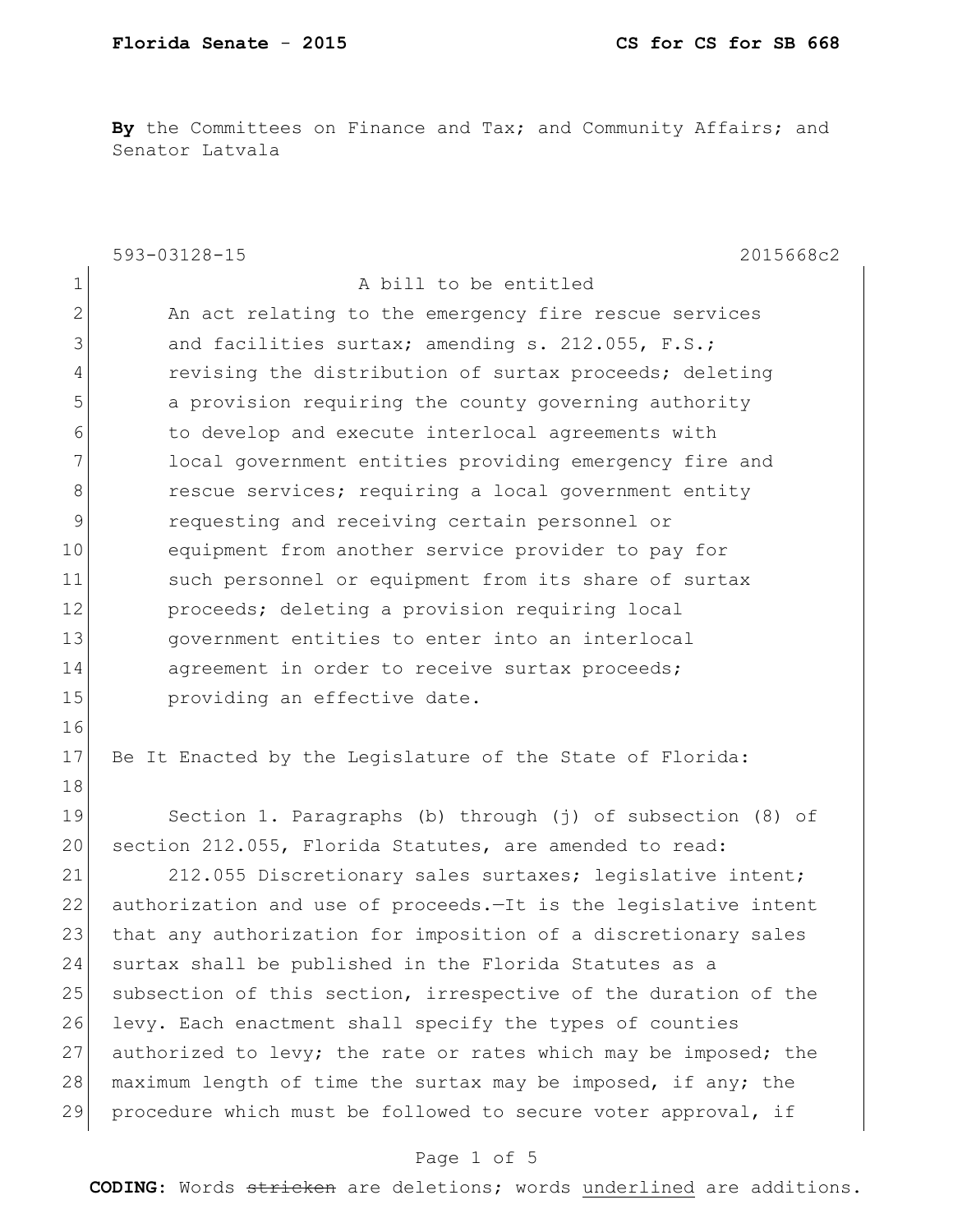593-03128-15 2015668c2 30 required; the purpose for which the proceeds may be expended; 31 and such other requirements as the Legislature may provide. 32 Taxable transactions and administrative procedures shall be as 33 provided in s. 212.054. 34 (8) EMERGENCY FIRE RESCUE SERVICES AND FACILITIES SURTAX.— 35 (b) Upon the adoption of the ordinance, the levy of the 36 surtax must be placed on the ballot by the governing authority 37 of the county enacting the ordinance. The ordinance will take 38 effect if approved by a majority of the electors of the county 39 voting in a referendum held for such purpose. The referendum 40 shall be placed on the ballot of a regularly scheduled election. 41 The ballot for the referendum must conform to the requirements 42 of s. 101.161. The interlocal agreement required under paragraph 43 (d) is a condition precedent to holding the referendum. 44 (c) Pursuant to s. 212.054(4), the proceeds of the 45 discretionary sales surtax collected under this subsection, less 46 an administrative fee that may be retained by the Department of  $47$  Revenue, shall be distributed by the department to the county. 48 The county shall distribute the proceeds it receives from the 49 department to each local government entity providing emergency 50 fire rescue services in the county. The surtax proceeds, less an 51 administrative fee not to exceed 2 percent of the surtax 52 collected, shall be distributed by the county based on each 53 entity's average annual expenditures for fire control and 54 emergency fire rescue services in the 5 fiscal years preceding 55 the fiscal year in which the surtax takes effect in proportion 56 to the average annual total of the expenditures for such 57 entities in the 5 fiscal years preceding the fiscal year in 58 which the surtax takes effect. The county shall revise the

#### Page 2 of 5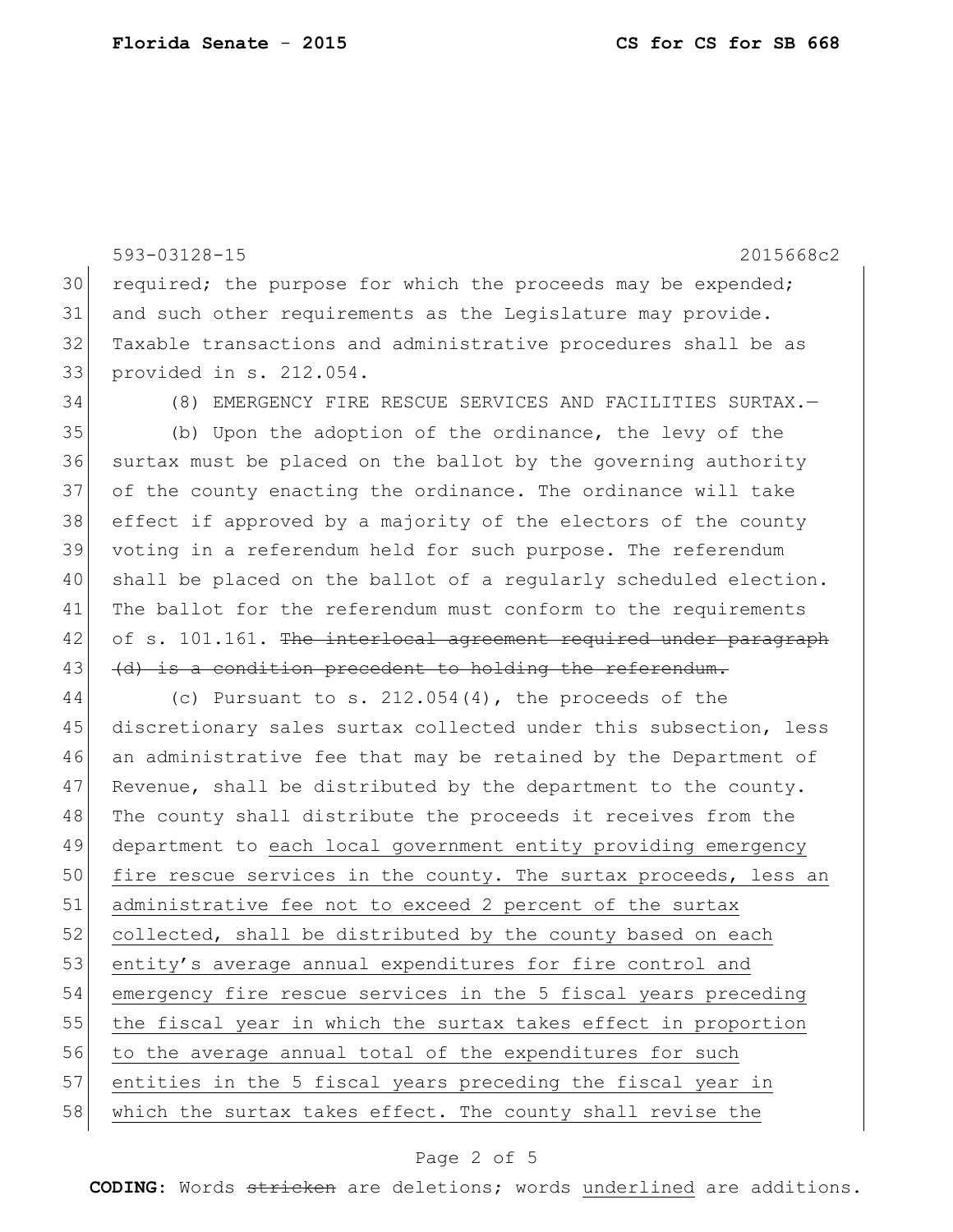593-03128-15 2015668c2 59 distribution proportions to reflect a change in the service area 60 of an entity receiving a distribution of the surtax proceeds  $the$ 61 participating jurisdictions that have entered into an interlocal 62 agreement with the county under this subsection. The county may 63 also charge an administrative fee for receiving and distributing  $64$  the surtax in the amount of the actual costs incurred, not to 65 exceed 2 percent of the surtax collected. 66 (d) If a local government entity requests The county 67 governing authority must develop and execute an interlocal 68 agreement with participating jurisdictions, which are the 69 governing bodies of municipalities, dependent special districts, 70 independent special districts, or municipal service taxing units 71 that provide emergency fire and rescue services within the 72 county. The interlocal agreement must include a majority of the 73 service providers in the county. 74 1. The interlocal agreement shall only specify that:  $75$  a. The amount of the surtax proceeds to be distributed by 76 the county to each participating jurisdiction is based on the 77 actual amounts collected within each participating jurisdiction 78 as determined by the Department of Revenue's population 79 allocations in accordance with s. 218.62; or 80 b. If a county has special fire control districts and 81 rescue districts within its boundary, the county shall 82 distribute the surtax proceeds among the county and the 83 participating municipalities or special fire control and rescue 84 districts based on the proportion of each entity's expenditures 85 of ad valorem taxes and non-ad valorem assessments for fire 86 control and emergency rescue services in each of the immediately 87 preceding 5 fiscal years to the total of the expenditures for

### Page 3 of 5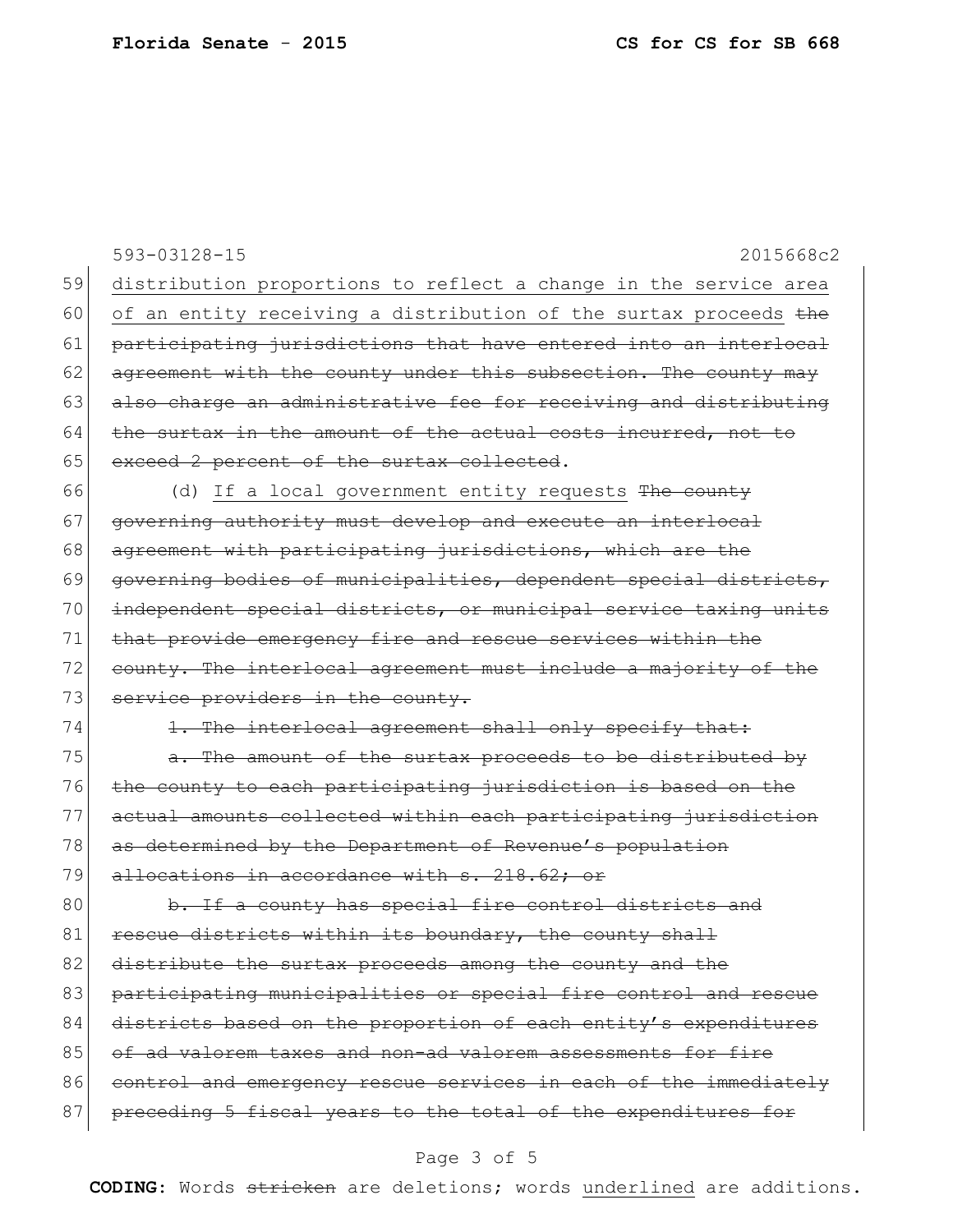593-03128-15 2015668c2

88 all participating entities.

 $89$   $2.$  Each participating jurisdiction shall agree that if a 90 participating jurisdiction is requested to provide personnel or 91 equipment from  $\pm$ o any other service provider, on a long-term 92 basis and the personnel or equipment is provided pursuant to an 93 interlocal agreement, the local government entity jurisdiction 94 providing the service is entitled to payment from the requesting 95 service provider from that provider's share of the surtax 96 proceeds for all costs of the equipment or personnel.

97 (e) Upon the surtax taking effect and initiation of 98 collections, each local government entity receiving a share of 99 surtax proceeds a county and any participating jurisdiction 100 entering into the interlocal agreement shall reduce the ad 101 valorem tax levy or any non-ad valorem assessment for fire 102 control and emergency rescue services in its next and subsequent 103 budgets by the estimated amount of revenue provided by the 104 surtax.

105 (f) Use of surtax proceeds authorized under this subsection 106 does not relieve a local government from complying with the 107 provisions of chapter 200 and any related provision of law that 108 establishes millage caps or limits undesignated budget reserves 109 and procedures for establishing rollback rates for ad valorem 110 taxes and budget adoption. If surtax collections exceed 111 projected collections in any fiscal year, any surplus 112 distribution shall be used to further reduce ad valorem taxes in 113 the next fiscal year. These proceeds shall be applied as a 114 rebate to the final millage, after the TRIM notice is completed 115 in accordance with this provision.

116  $\left\{\right.$   $\left\{\right.$   $\left\{\right.$   $\left\{\right.}$  Municipalities, special fire control and rescue

### Page 4 of 5